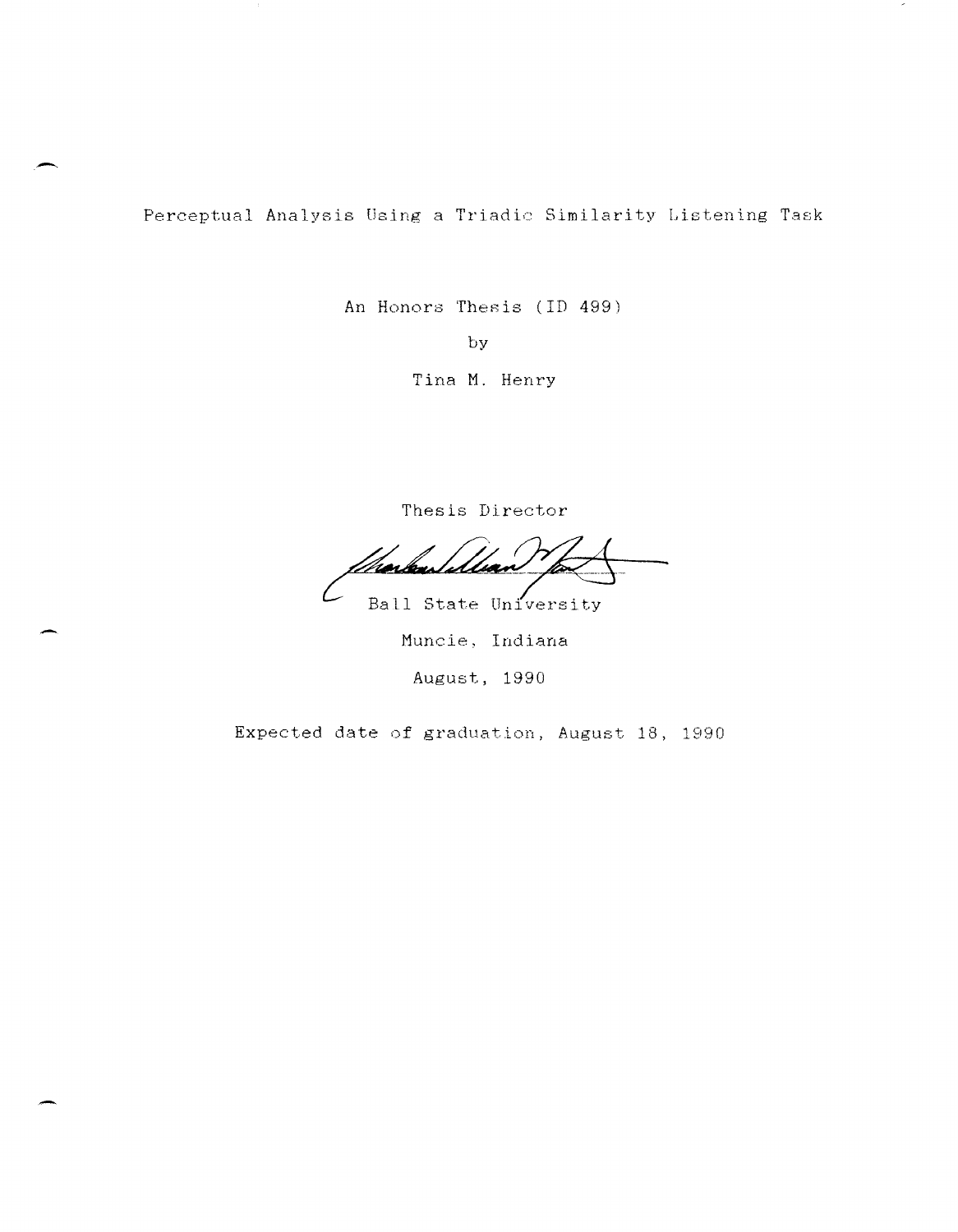, j,.

 $\frac{1}{2} \frac{1}{2}$ 

 $1$  . The set of the set of the set of the set of the set of the set of the set of the set of the set of the set of the set of the set of the set of the set of the set of the set of the set of the set of the set of the se

Perceptual analysis using a triadic similarity listening task **INTRODUCTION** 

It has become commonplace to administer speech sound discrimination tests to children exhibiting developmental sound substitutions in order to identify possible perceptual deficiencies underlying production difficulties (Locke, 1980) . Research for the past several years, however, has questioned correlation between perceptual abilities ag measured by speech sound discrimination tests and production abilities (Broen, et. al. 1983). Textbooks written for use in undergraduate courses in articulation and phonological disorders discuss the fact that auditory discrimination testing has been given a place in assessment procedures even though empirical data supporting the relationship between articulation and sound discrimination are conflicting (Newman, Creaghead, & Secord, 1985; Weiss, Gordon. & Lillywhite, 1987). Newman, Et. al. discuss the fact that studies have suggested that auditory discrimination abilities follow a developmental progression that current tests do not account for. Both Newman, Et. al. and Weiss, Et. al. have suggested that tests measuring internal discrimination would be more useful than some of the more commonly used tests. HOwever, these textbooks provide no solution to the problem of accurately assessing auditory discrimination and still recommend some assessment of auditory discrimination and its use in therapy.

The following study attempts to develop a method of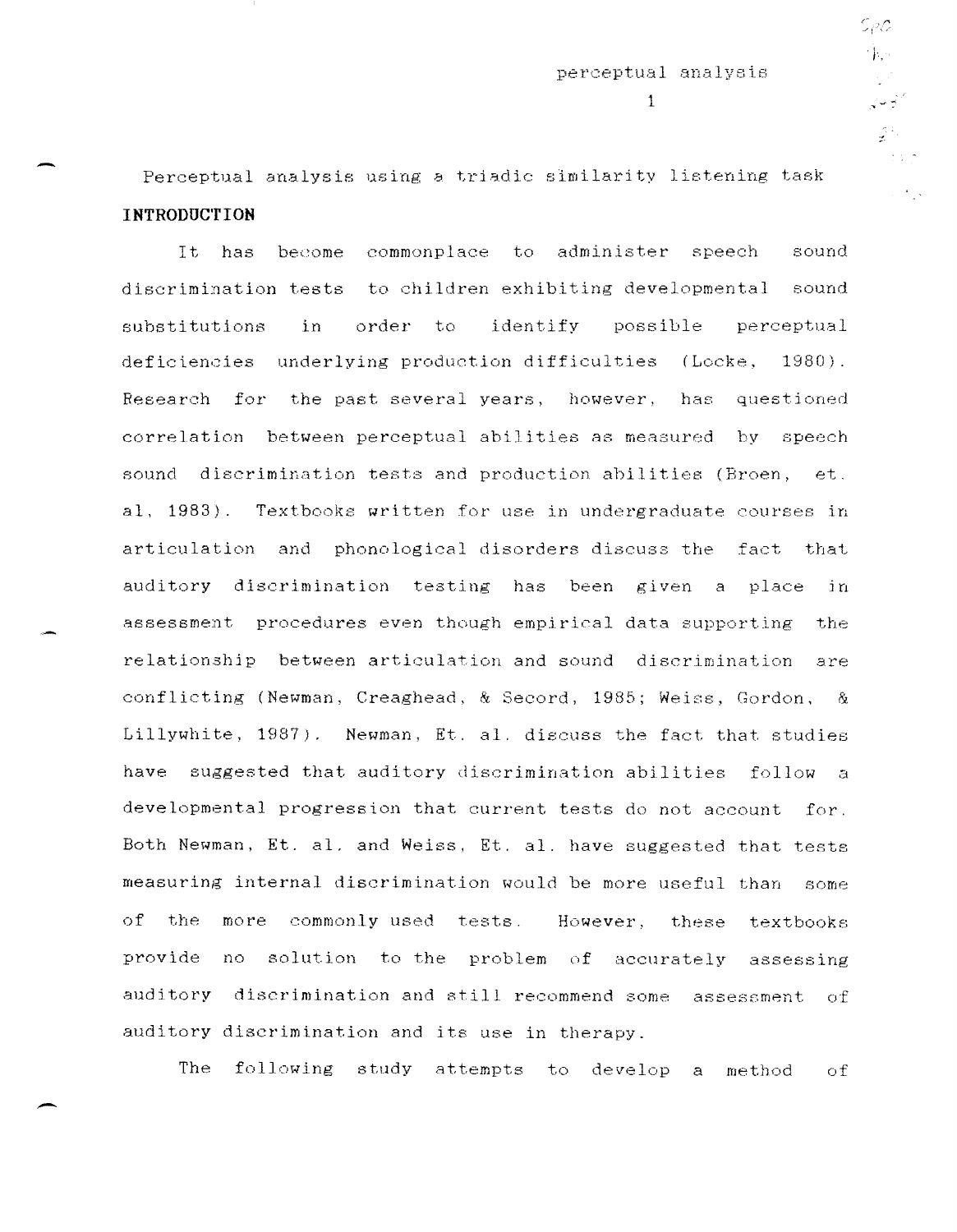assessing speech sound discrimination abilities in children that will provide useful information for therapy. Before the study can he presented, it is necessary to discuss the major theories of speech perception and the relationship between speech perception and production. In addition. an examination of the current means of assessing speech sound discrimination further illustrates the need for a more representative method. Finally, a rationale is presented for the use of a method of perceptual mapping that will present a true picture of a child's internal perceptual system.

# Theories of speech perception

-

Opinions about the nature of speech perception have differed. Infant studies have indicated that infants as young as one month of age are able to disciminate sounds which differ by a single contrast such as voicing: ba/pa or place:  $ba/ga$  (Eimas, et al., 1971). Eimas, et al. interpret this fact as an indication that infants can process speech sounds in - a linguistically relevant manner and possess "feature detectors", activated by linguistic input, which extract phonetic features from auditory patterns. According to Butterfield and Cains  $(1974)$ , the most extreme interpretation of Eimas' work is that the ability to perceive phontetic stimuli is nearly completely attained in infancy. However, others have argued that this perception is not linguistically relevant as Eimas claimed. Instead, it involves a simple discrimination of sounds out of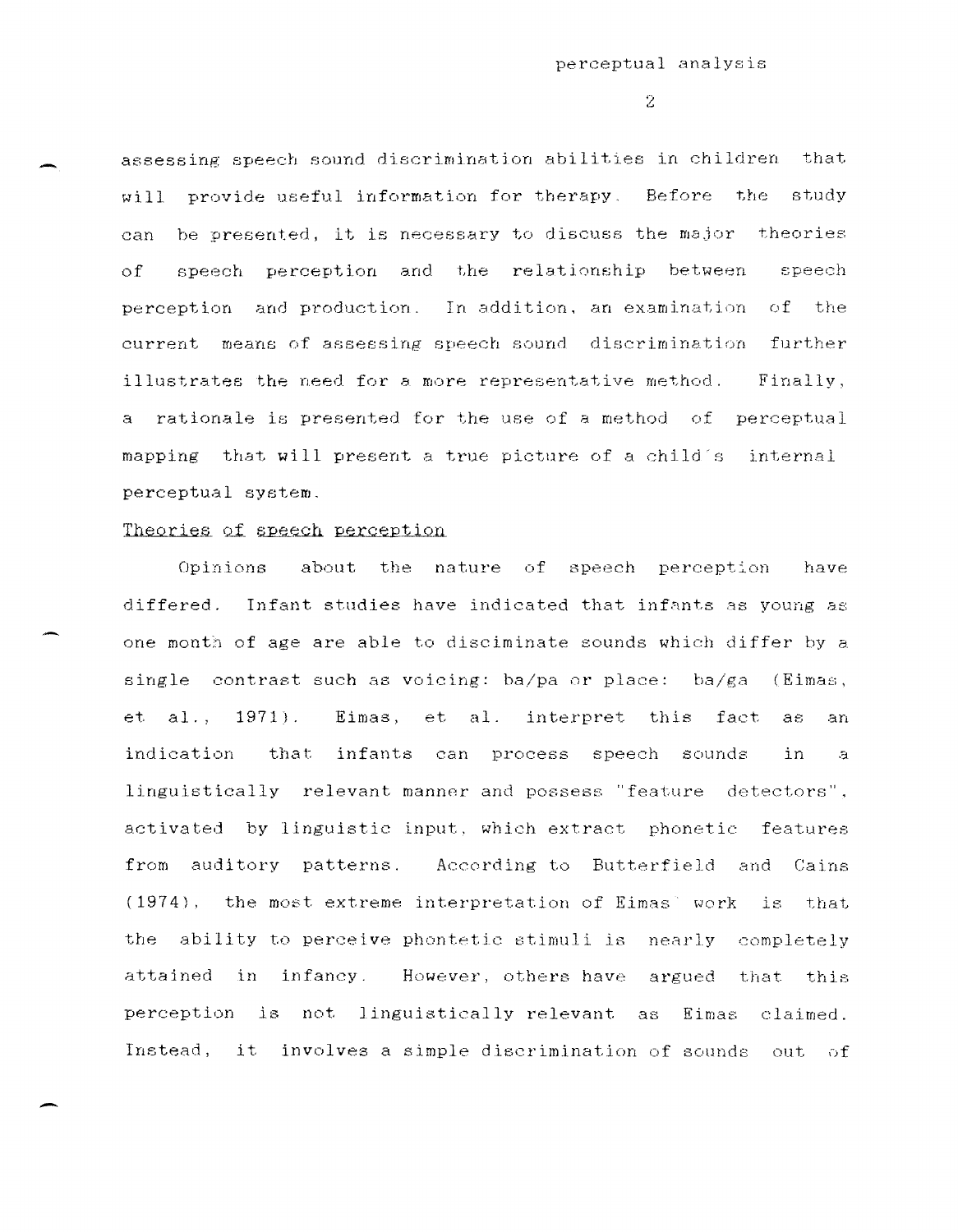$\mathcal{S}$ 

linguistic context.

Some authors have argued that perception is facilitated by production. The motor theory of speech perception (Liberman. at. al. , 1967) exemplifies this view. The major tenet of motor theory is that speech perception is based on rules of motor production. This theory is in direct contrast with the views of Menyuk and AnderRon (1969) who believe that children base productions on perceptual categories. A less extreme version of motor theory has been proposed by Schvacken (Ingram, 1976). This theory suggests that speech production can facilitate perception and cttas as proof the fact that chidren who have mastered the production of sounds can discriminate them more quickly than children who have not mastered them. Bloom (1976), on the other hand, suggests that perception and production are two mutually dependent, but different, processes which interact as language develops.

Based on The Feature Phoneme Interaction Theory, which states that phonemes possess interrelated elements called distinctive features used in the process of phonological acquisition, Blache (1978) stated that, "While a child is producing, he/she is constantly monitoring his/her own acoustic product in comparison to the perceived cultural norm"  $(p.107)$ . The "perceived cultural norm" that Blache refers to is an internal representation of sounds that may be different in each child. It is this internal representation of sounds that needs

-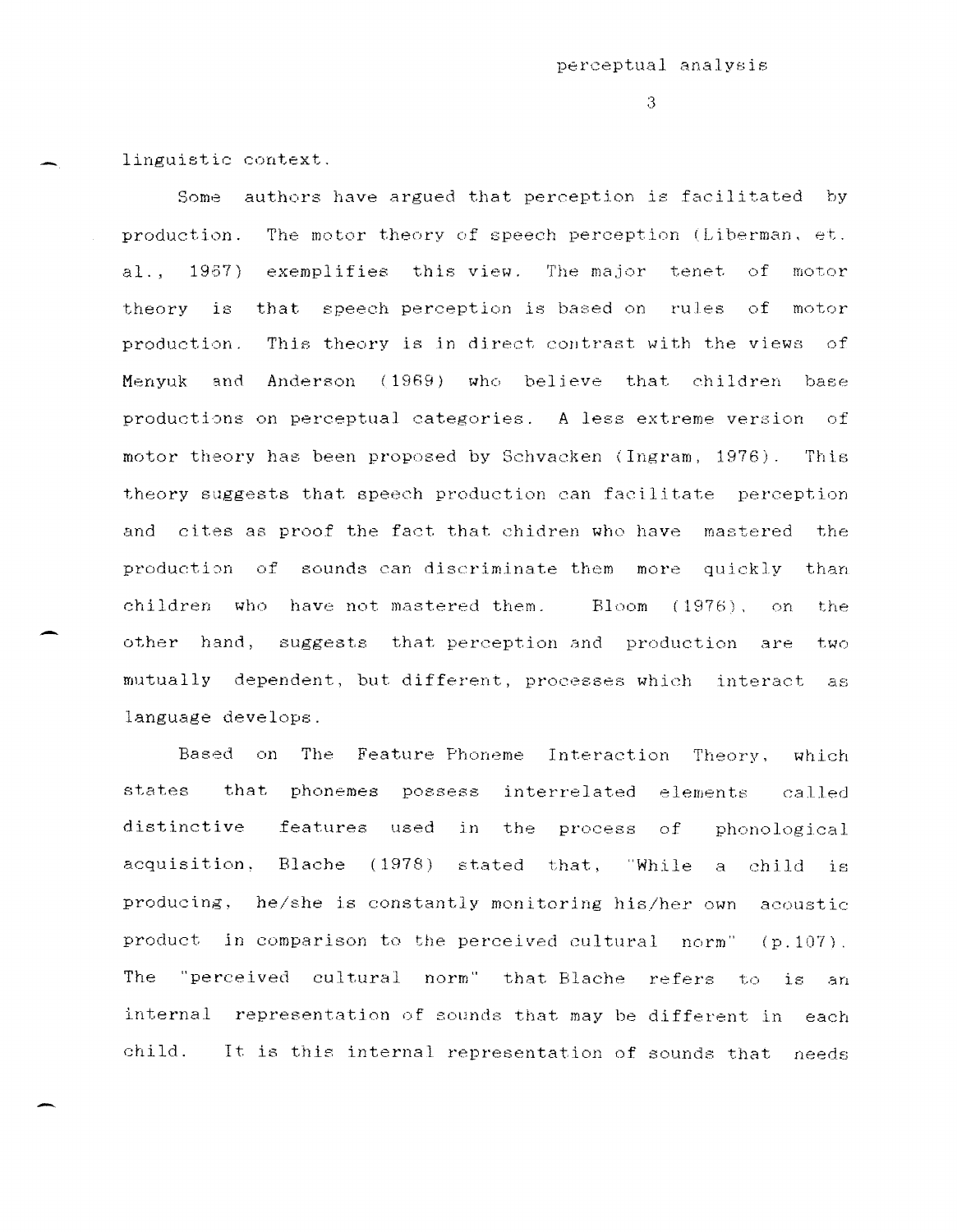$\overline{4}$ 

to be represented in order to gain a clear picture of the perceptual system of a young child.

# Relationship between perception and production

Before any study of speech perception can be performed, it is first necessary to establish a link between speech production and perception. This, too, has been an area of much controversy for researchers. In a study by Eilers and Oller (1975), responses on a combination production/perception experiment performed using subjects between the ages of 1:10 and 2:2, were recorded using four categories in which "+" indicated the presence of and "-" indicated the absence of. The categories were: +perception/ +production, +perception/-production, -perception/-production, and -perception/+production. Much to their surprise, some responses fell into the -perception/ +production category.  $One$ possible explanation for this data is that there may be occasions when production develops before perception (Edwards, 1974). Eilers and Oller suggest that a response in this category may occur as a result of a "cognitive load imposed by the discrimination task - a load which accrues only when the child is not particularly focused on a discrimination he is capable of making auditorally as evidenced by his imitative productions." Conclusions drawn as a result of this study were that while some childhood speech errors result from perceptual difficulties, there are errors for which no relationship between perception and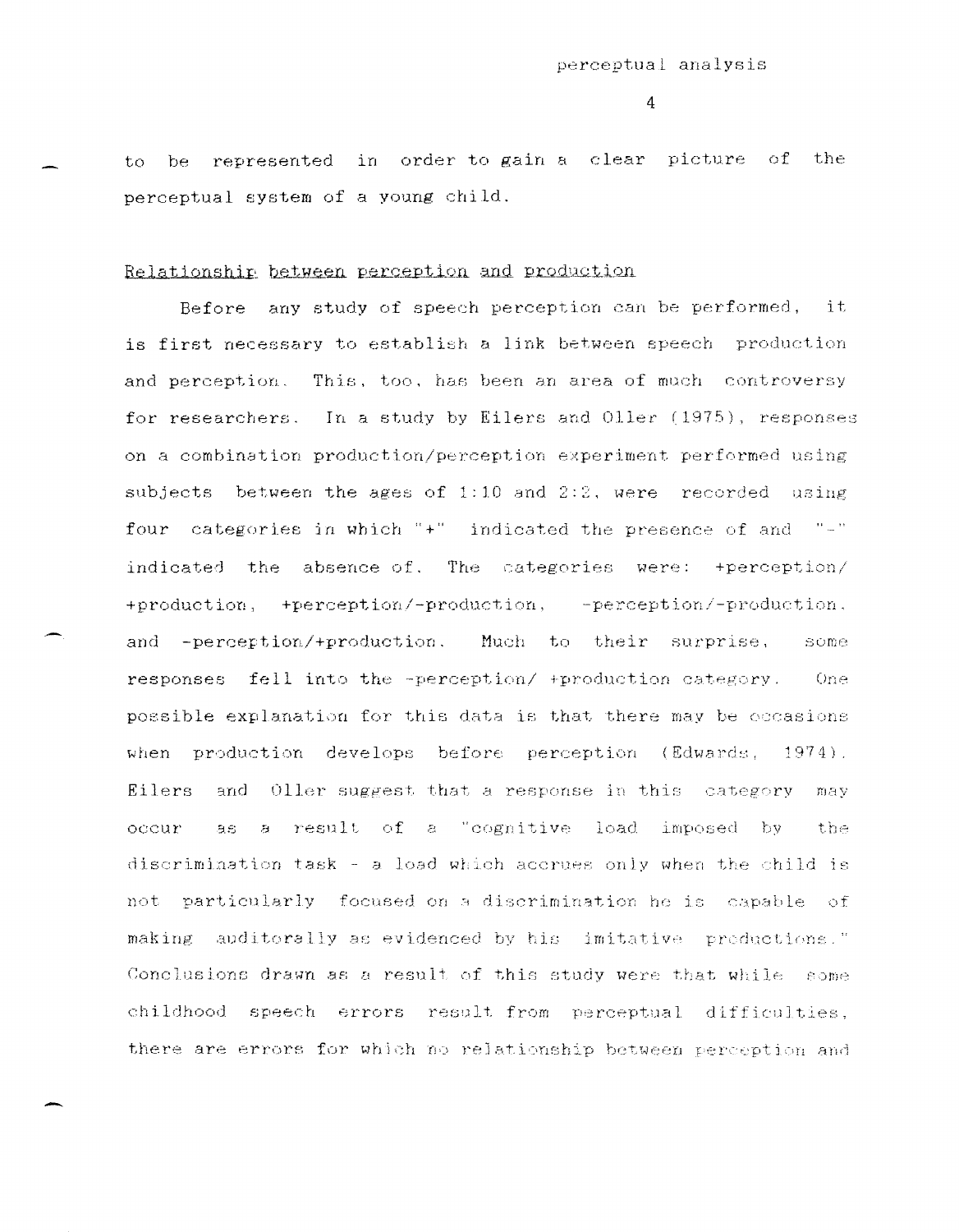$F_{1}$ 

production can be inferred.

Winintz, et. al (1981) used the same four categories for perception/production were used in a Winitz, et.al. study (1981) explored the link between perception and which further production. They suggested that responses which fell into either the -perception/-production or the +perception/+production categories indicated that perception precedes production. Further, results of their study provided little support for existence of the -perception/+production category suggesting that responses in this category may occur simply by chance. From this study, Winitz, et al., in agreement with other investigators (Fraser, et al., 1963; Ingram 1974; Eilers and Oller, 1976), concluded that perception does indeed precede production and that, as a result, production tasks do not fully demonstrate underlying linguistic knowledge.

In a 1983 study by Broen, et al., performances of two groups of 3 year old children on both perception and production tasks for  $/1/$ ,  $/r/$ , and  $/w/$  were compared. The first group was selected on the basis that the children had normally developing articulation skills while the second group was chosen on the basis of demonstrating delays in articulatory development. Results of the production task indicated that the majority of the children in both groups misarticulated  $/1/$ and  $/r/$ . Children in the normally developing group scored well above chance on perception task testing involving sounds they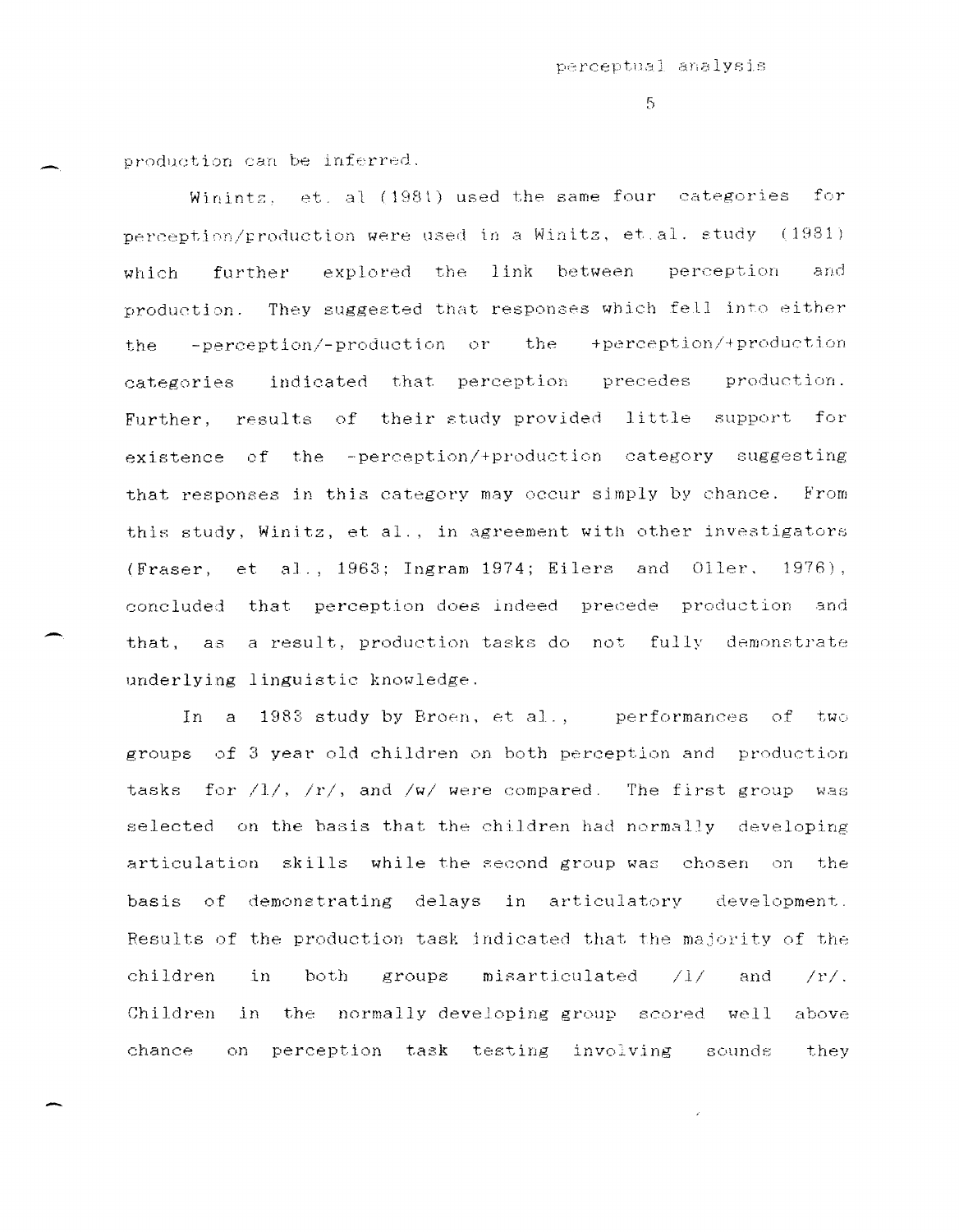$6 -$ 

misproduced. This was not true of the children in the articulation delayed group. There was a much greater range of performance in this group with the range including two children with no errors on the perception task and one child who performed at chance level on all contrasts. Overall, performance of this group was considerably poorer than the normally developing group. Broen et al. suggest that these findings would indicate that the relationship between development of perception and production is not necessarily a symmetrical one. Although some articulation errors may be directly linked to corresponding perceptual ones, not be linked. Likewise, attainments of correct others may perception may be a requirement for normal articulatory development, but misarticulations cannot always be blamed on poor perceptual abilities.

# Assessment of speech perception

In order to assess speech perception, we typically use some sort of speech sound discrimination test (Locke, 1980). These tests, according to Locke, may be placed in two major categories: Type I and Type II tests.

The Type I test allows for a comparison of the adult surface form and the child's internal representation, and this  $\pm$ s considered to be a necessary quality of a good speech sound discrimination test (Locke, 1980). Typically, Type I tests consist of pictures or objects, whose names are represented in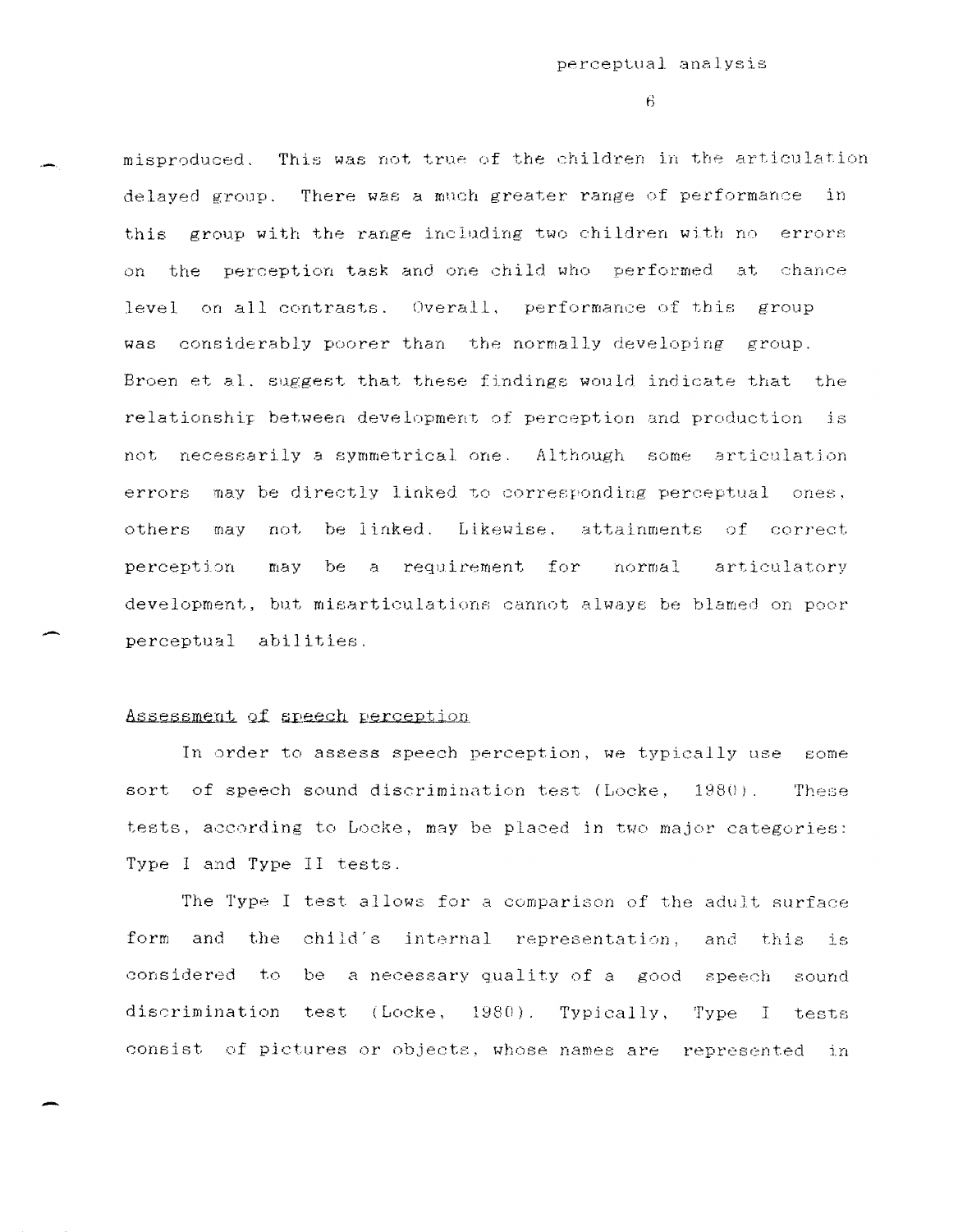$\overline{7}$ 

the child's receptive vocabulary, and a word presented by tape or The child must compare a sound heard with an live voice. internally represented category of sounds and decide whether or not a match has been made. The picture identification test fits into the Type I category. A problem that has been identified with the picture identification test is that it is not possible to know which sounds have been discriminated since the child may discontinue the search once an acceptable match has been made. An additional problem is that some contrasts are very difficult to represent pictorally.

Type II tests require a child to compare two adult forms. Generally, a child is asked to make a same-different judgment based on two or more syllables heard in close succession. There are three major problems with the Type II tests. First, on.  $\mathbb{R}$ same/different task in which two syllables are presented at  $\mathbb{H}$ time, a child could conceivably answer "same" to all items. A tester, however, would not know whether this was a result of the child's inability to correclty discriminate all of the contrasts or a result of the child's inability to attend to the task  $\alpha r$ understand the instructions. Finally, Type II tests are criticized for the fact that they do not allow for a comparison of a child's internal representation with the adult form and that they do not allow for a determination of directionality of the perceptual error. These are two of the eight qualities that Locke outlines for a good test of speech sound discrimination.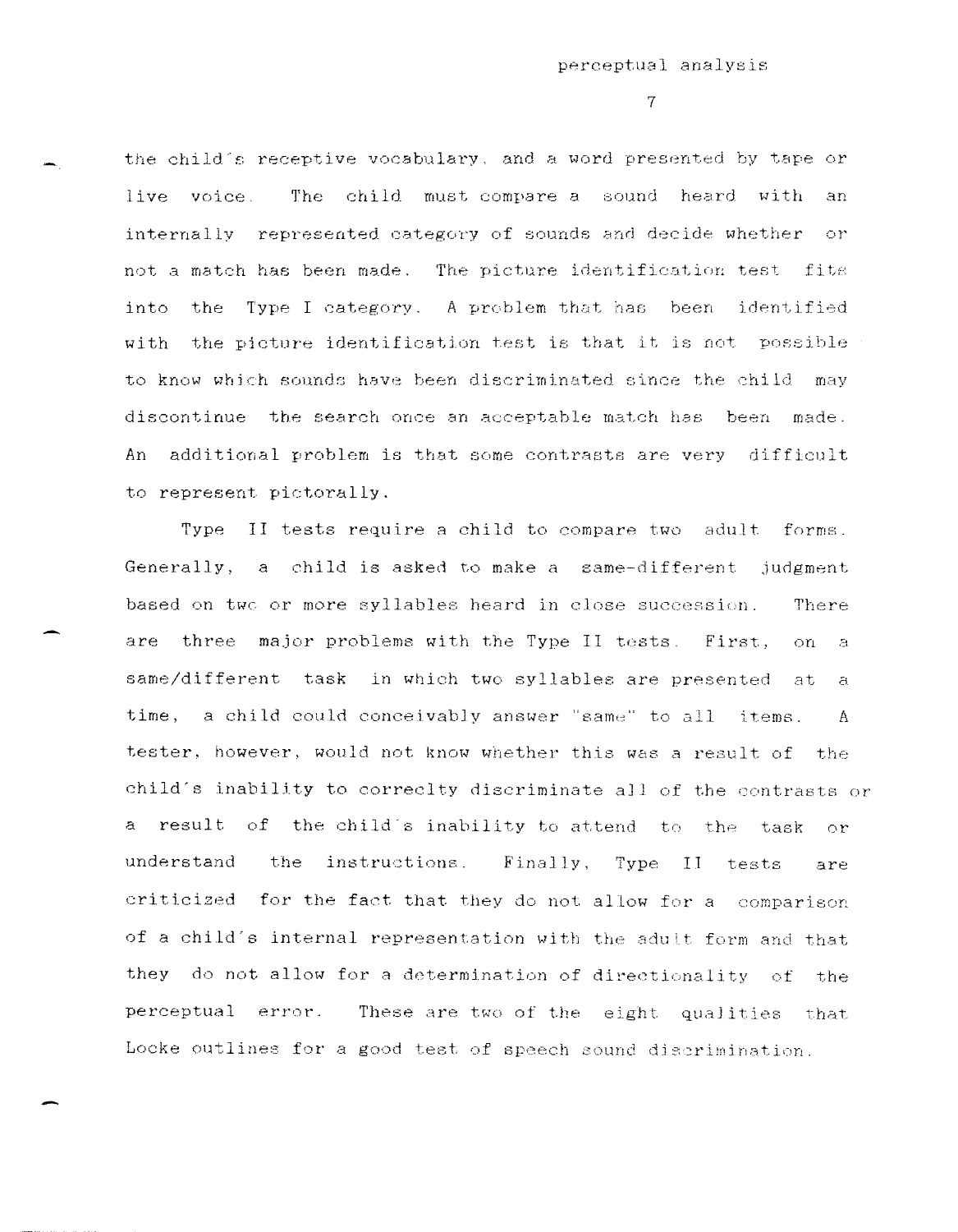A study was conducted to examine the validity among tests of speech sound discrimination which included comparisons of the results of the Wepman and Goldman-Fristoe-Woodcock (Type II test and Type I test), the Wepman and the Boston (Type II test and Type I test), and the Boston and the Goldman-Fristoe-Woodcock (both Type II tests) (Bountress, 1984). The experiment yielded very low correlations indicating that the tests may not be measuring  $\,$  what they claim to be measuring and that they may  $\,$  not measuring speech sound discrimination in the best he possible ways (Bountress, 1984).

Alternatives to these standardized tests have been suggested by Hanson (1961) and by Slache (1978). Hanson performed a simple experiment in which vowel sequences were presented to twelve year old children, three vowels at a time. The children were asked to record which of the last two vowels was more similar to the first one in the sequence. Hanson then ectlmated the perceptual distance between each vowel pair based on the number of times vowels had been classed together by subjects. The vowels were then arranged in a three-dimensional diagram in which similar vowels were placed closer to each other than less similar ones. Hanson claims that the diagram agrees with articulatory and acoustic vowel triangles. However, according to Kalgren, this experiment was performed in a very crude manner (Malmberg, 1968). In the 1970's similar experiments involving adults were carried out. These experiments involved having college students estimate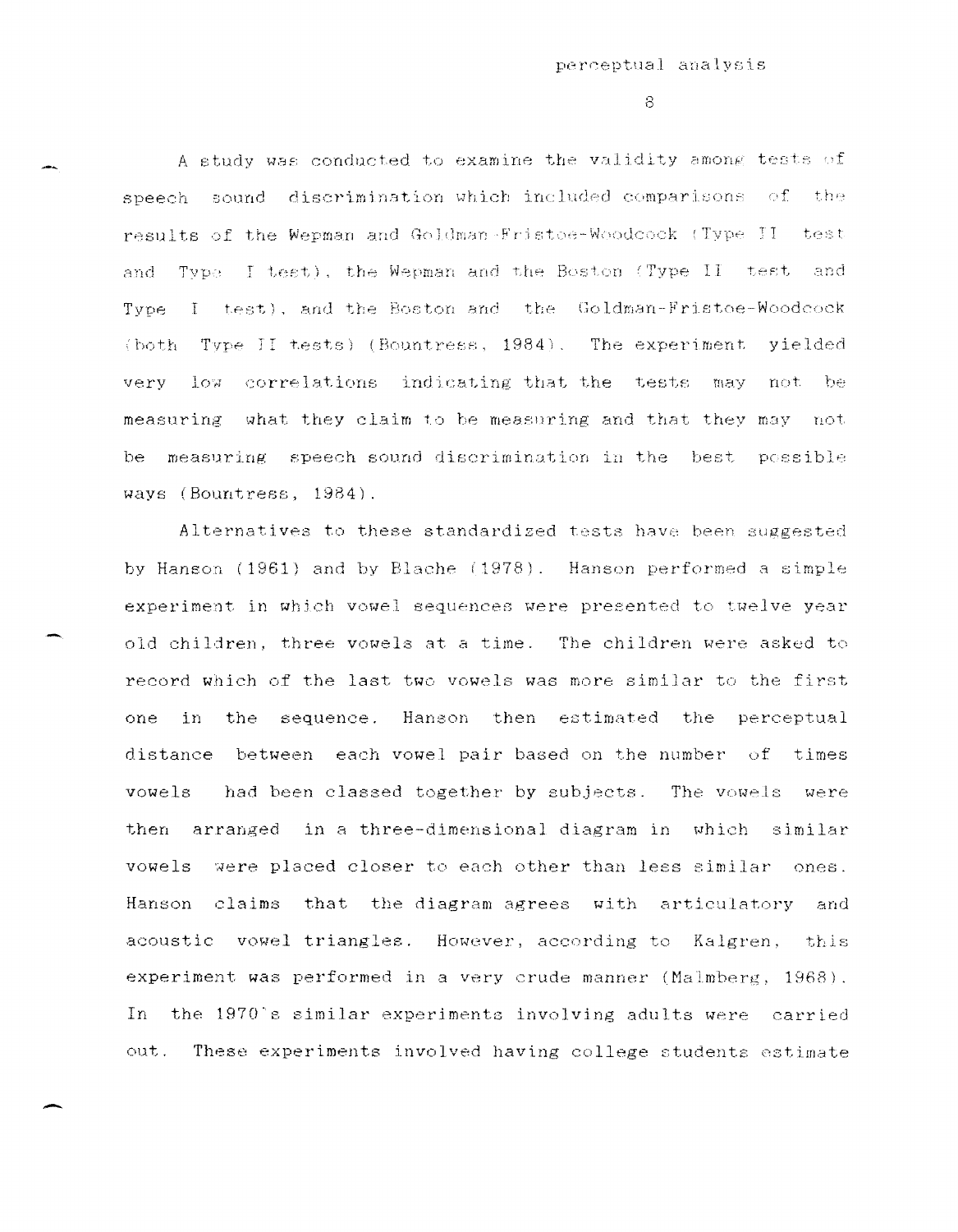the similarity between two- and three-element sound series (Blache, 1978). The use of a city-block model in which multidimensional structures can be geometrically mapped was suggested as a way of externally representing these internal maps (Blache,  $1978$ .

Based on the Hanson (1961) and Blache (1978) studies, a modified version of the triadic similarity task and a subsequent frequency of response analysis have been selected as means of eliciting and representing the perceptual system of voung children in the following experiment.

#### METHODS

#### Subjects

The subjects were 19 children ranging in age from  $4-1$  to  $7-1$ with a mean age of 5-4. The children were enrolled at a daycare facility in Indianapolis, Indiana. They ranged in grade level from prescheol to 1st grade. There were 7 female subjects (mean age,  $5-3$ ) and 12 male subjects (mean age,  $5-4$ .) All subjects were given pure-tone hearing screenings prior to being included in the study. The screening included 500Hz, 1000Hz, 2000Hz, and 4000Hz tones presented at 20dB. According to teachers' reports, none of the children had any documented speech, language, or learning disabilities.

## Stimuli

The stimulus items consisted of the 24 possible triadic combinations of  $/1/$ ,  $/r/$ ,  $/w/$ , and  $/j/$ . Each triad was assigned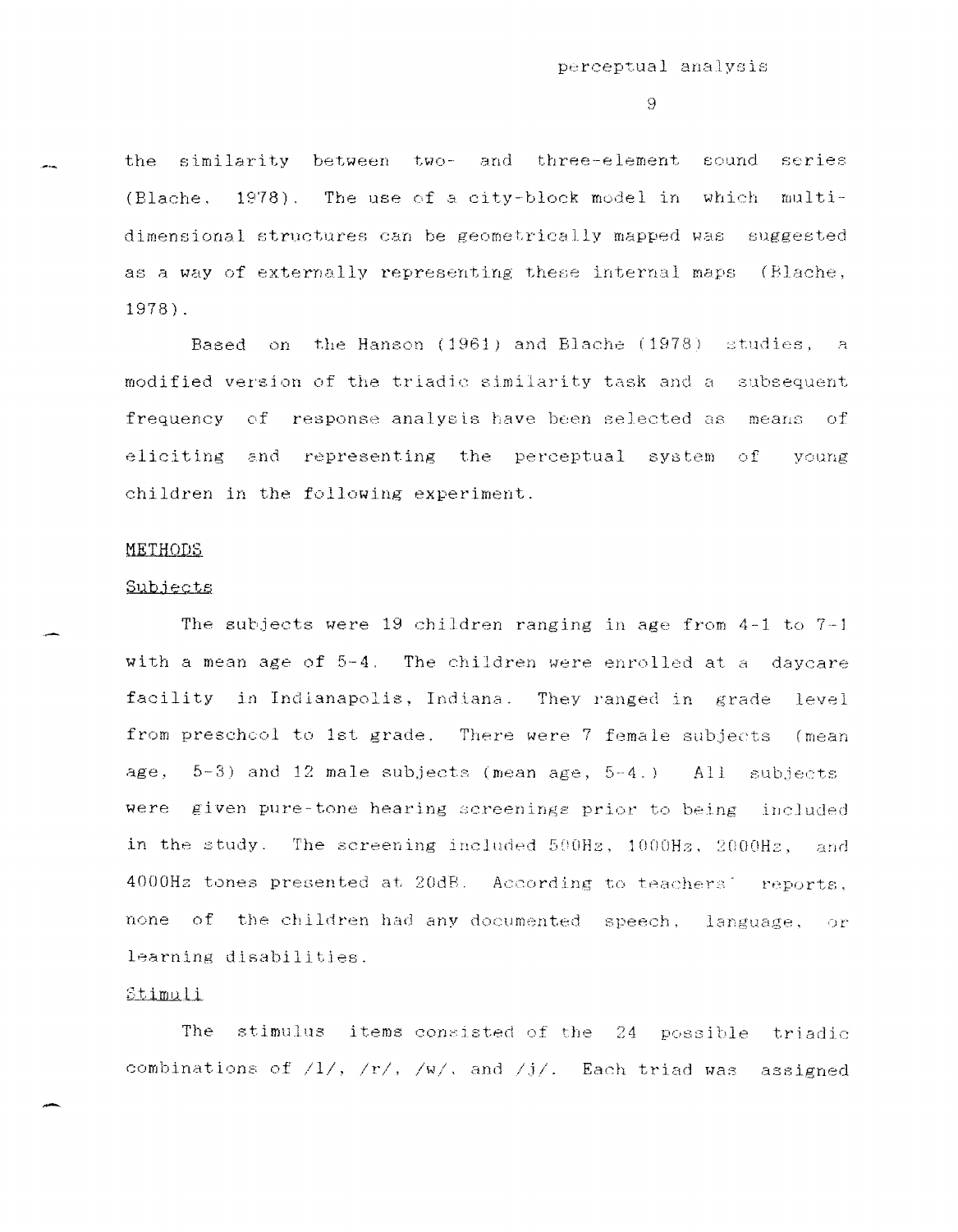a random number, and the triads were placed in numerical order for presentation in order to assure randomness.

The individual triads were recorded in a sound-treated room. Initially, the items were recorded through a Hydrometals Cardioid Microphone into a portable Marantz tape recorder. A slight delay was placed in between each triad. This tape was then played using an Akai CS-702D stereo cassette deck and run through a Beltone 2000 Clinical Audiometer. The first element of each triad was recorded using channels A and B of the audiometer, the second element using channel A alone. and the third using channel B alone. These switches were recorded onto another tape using the Marantz portable tape recorder. **A.E a reS1J It 1** when played using a stereo tape deck. the first element of the triad played through both speakers. the second through the left speaker. and the third through the right speaker.

## Conditioning

-

In order to condition the subjects to the triadic similarity task, two forms of conditioning were used, visual and auditory. The visual conditioning consisted of 3 items. The first sequence presented consisted of a white square placed in the middle, a white triangle placed on the left, and a white square on the right. The subjects were told to, "Point to the one that looks like the one in the middle." The next set consisted of a red triangle in the center, a red triangle on the left. and a white square on the right. The same instructions were given. The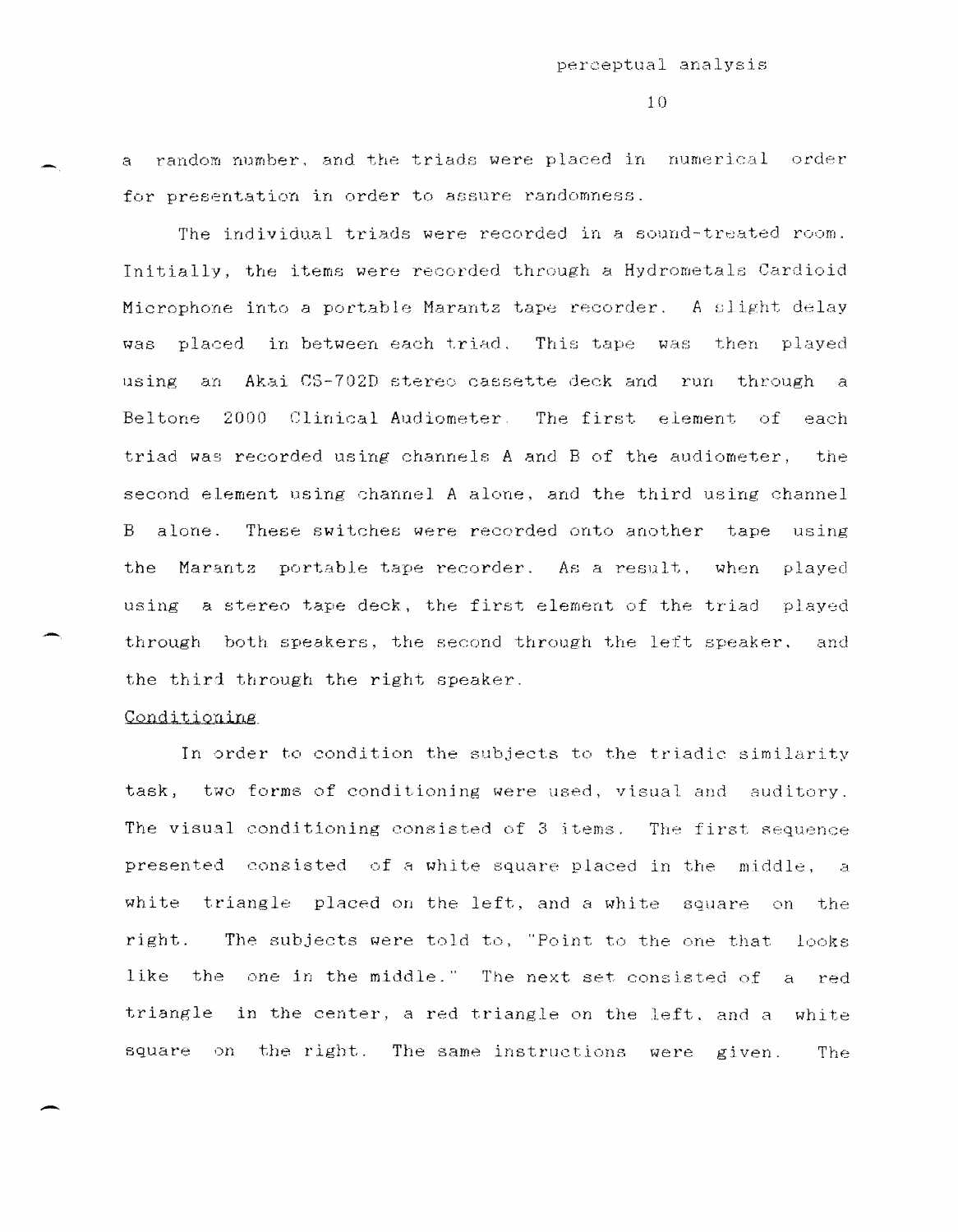final visual sequence consisted of a red triangle in the center, a red square on the left, and a white triangle on the right. Once again, the same instructions were given. In this case, either answer was considered correct since either one could be justified. If a subject successfully completed each of the trials, then the second training sequence was presented. This was a sequence of 3 auditory tasks using sound effects. The subject were instructed to listen to three sounds. They were told that the first sound would, "come from the middle." They were told to point to the sound (on the right or left) that sounded like the first one. For each of these triads, one of the sound effects corresponded exactly to the first one heard. If a subject successfully responded to each of the training stimuli, the triadic similarity listening task was initiated.

# Procedure

For the purpose of the triadic similarity listening task, a Sony portable tape recorder with detachable speakers was used. The two speakers were placed 1 yard apart in order to clearly create the left, right, middle distinctions. The subjects were instructed to, "Listen to the three sounds and point to the one that sounds the most like the first one." Subjects were reinforced for listening carefully and responding immediately.

### Results

Due to the fact that this was a relatively small sample, a qualitative analysis of the results was employed. Table I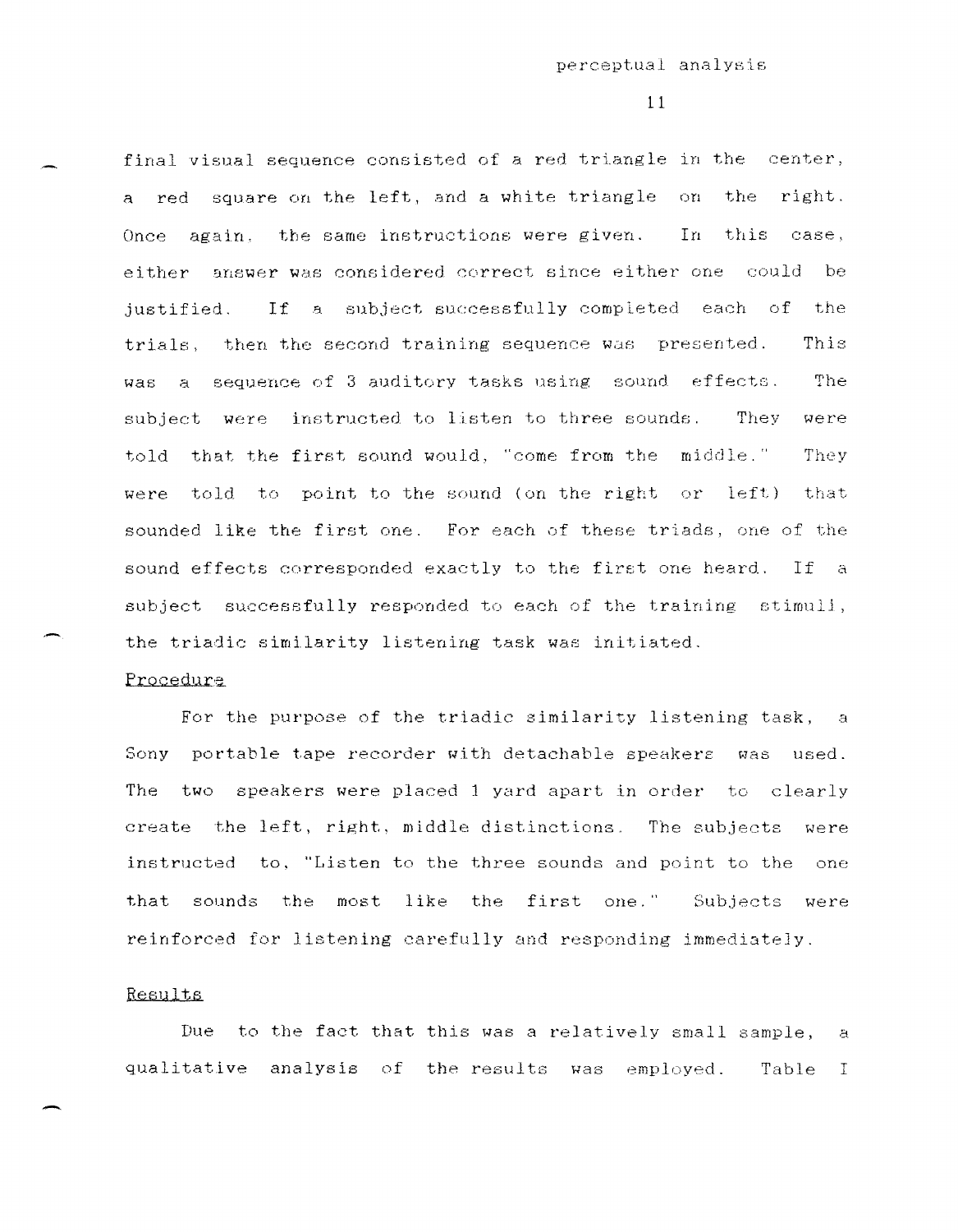(Appendix Al provides qualitative evidence of Blache"s model for the semi-vowel system (Newman, et al.,  $1985$ ) (Appendix B). If one examines pair 5, it can be seen that  $/ra/$  is chosen over  $/ja/$ to replace /wa/ 100% of the time. In the corresponding pair 6. it can be seen that, again, /ra/ is chosen with much more frequency than is  $/ja/$ . Once again, if one examines pair 7, can be seen that  $/wa/$  is chosen over  $/la/$  to replace  $/ra/ 78%$ it  $\circ$   $\circ$   $\mathbf{f}$  . the time. In the corresponding pair 8. *Iwal* js chosen over */IB/*  to replace /ra/ 73% of the time. Finally, in pair 17, /ra/ is chosen over /wa/ to replace /la/ 52% of the time while in pair 18, /ral is chosen over *Iwa/* to replace Ila/ 47% of the time. This would indicate that. for children in this age group, the perceptual distance between these sounds is small with a great degree of free variation. These examples provide qualitative evidence in support of this method of assessing the perceptual systems of children.

### Discussion

-

The results of this experiment indicate that the triadic similarity listening task was a successful means of assessing the speech perception of young children. Children were not forced to make same or different judgments which require nothing more that simple discriminations between sound pairs since this is not what actually occurs in the process of perception (Morse, 1974). What is believed to occur is actually a much more complicated process of comparing auditory input to an internal representation of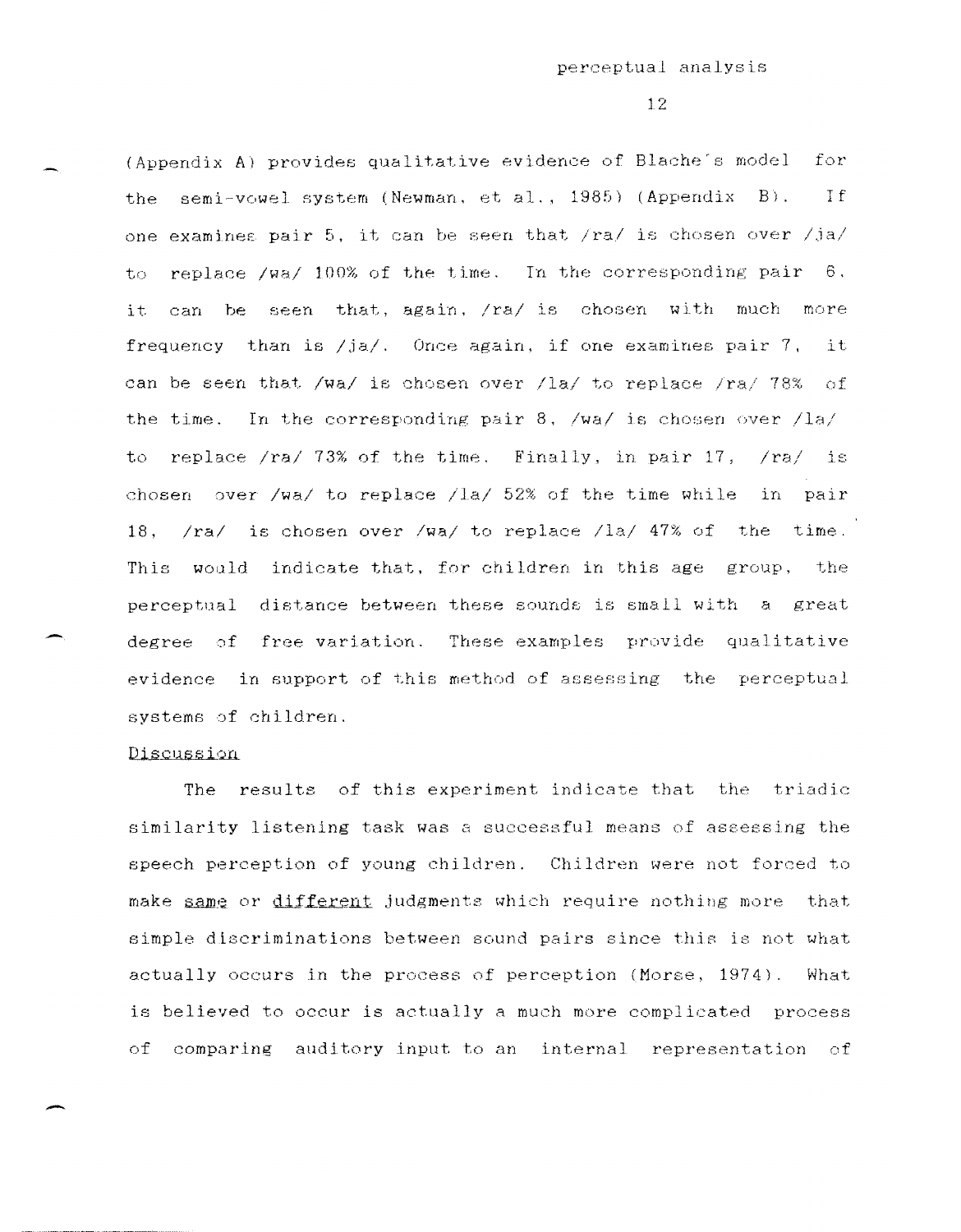sounds and making a suitable match or creating a new category if a suitable match cannot be made (Blache, 1978). The triadic similarity task simulated this process by presenting the child with the opportunity to hear sounds and to compare them to similar sounds in order to identify suitable matches. The fact that this experimental procedure simulated the natural process of speech perception would explain its success.

This procedure which has been used with adults (Blache. 1978) had not been attempted with very young children, but this is the group for which this information is the most useful since the sound system is still emerging. The addition of a training sequence, simplified directions, and a pointing response facilitated the use of this procedure with young children. The training sequence allowed the children to gain a complete understanding of the nature of the task and the importance of immediate responding. The use of simple directions. "Point to the sound that is like the first one," eliminated the problem of a possible misunderstanding of terminology such as same and different for which other methods have been criticized (Locke, 1980). Finally, the use of a pointing response eliminated any intervening variables such as pictures which may be unfamiliar to the child or verbal responses requiring additional processing  $(Locke, 1980)$ .

It was stated in the introduction that the goal of this study was to develop a method of assessing the perceptual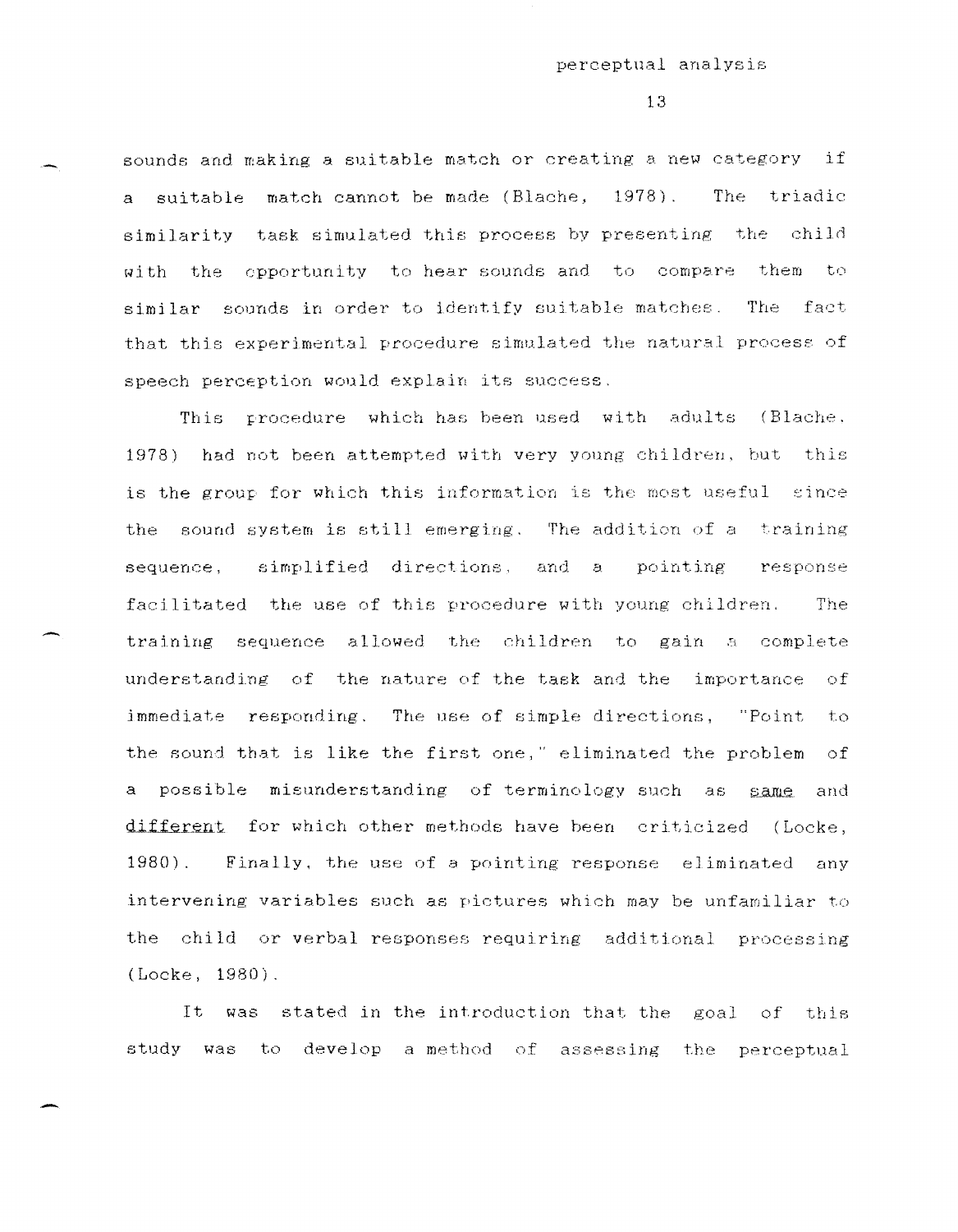abilities of young chidren that would provide useful information for therapy. The successful use of the triadic similarity listening task as demonstrated in this study has definite implications for therapy. In the area of assessment, the results of this study would indicate that the use of the triadic similiarity task could provide valuable information sbout the perceptual system of a child since it identifies the dimensions an individual uses in making decisions about phonemes. In the area of treatment. the use of the triadic similiarity listening task with a successive frequency of response analysis (Appendix A) would provide valuable data for clinicians. The data could be used to determine the need for enrollment into speech therapy and to help identify appropriate therapy goals. For instance. if a child"s frequency of response analysis deviates considerably from those of other children in the same age group. perceptual training may be necessary in order to facilitate reorganization of the deviant perceptual system. However, if a child's frequency response analysis is similar to those of other children in the same age group, perceptual training would  $b^{\alpha}$ contraindicated since it would appear that perception **1S**  developing in a normal manner.

With further experimentation and standardization using different sound classes and larger groups of children, and a mapping of the perceptual distance of phonemes as proposed by Blache (1978), the triadic similarity task could become a wldely

---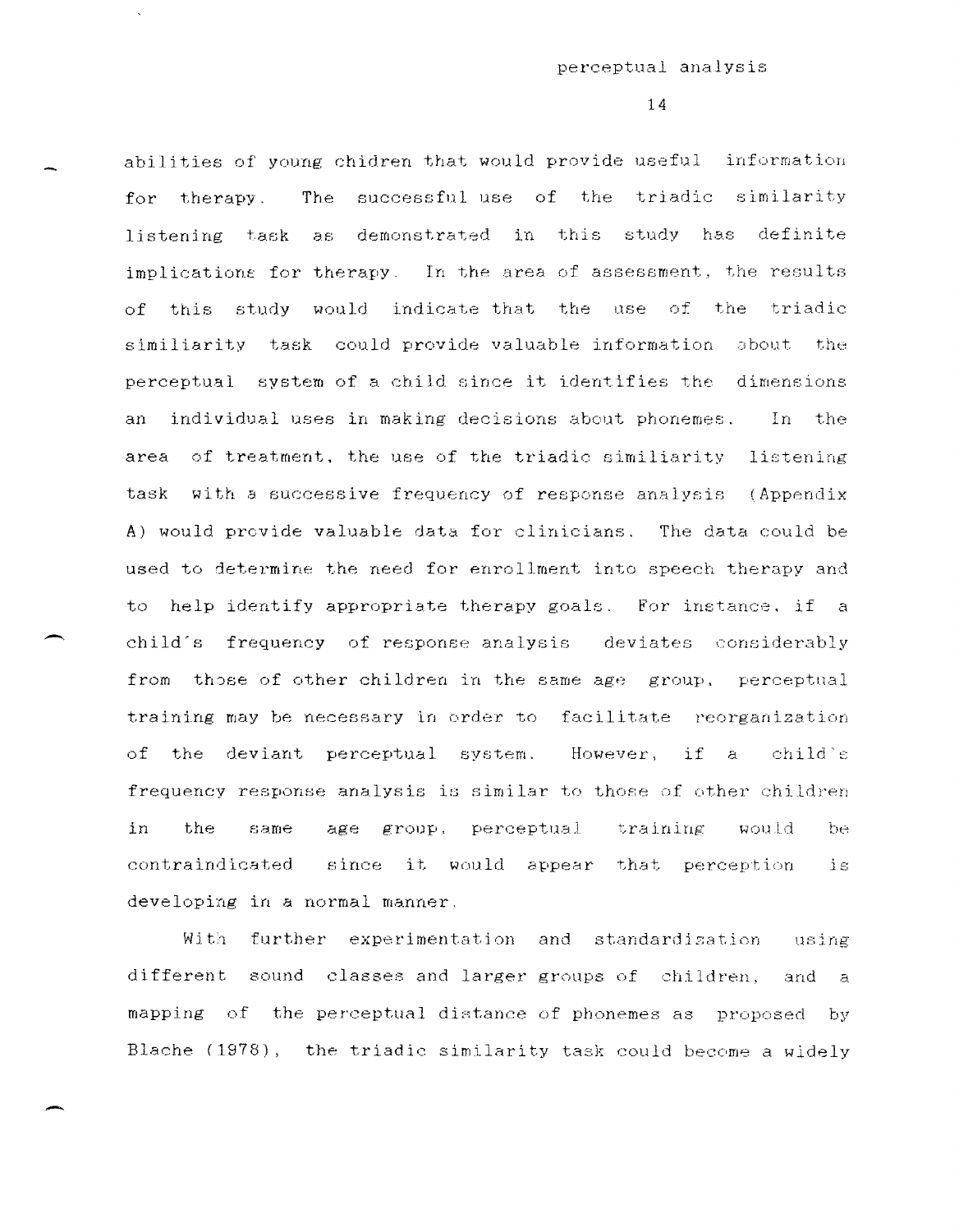used clinical tool. Standardized frequency of response charts and perceptual maps could be developed in order to externally graph the internal perceptual systems of normally developing children. These charts could he used for comparison in order to make decisions about the need for perceptual training and the selection of appropriate therapy goals. This method of identifying the dimensions used by a child when making decisions about phonemes would provide more useful information than currently used unidimensional methods of assessing perception which simply assess the perceived similarity or difference between pairs of sounds.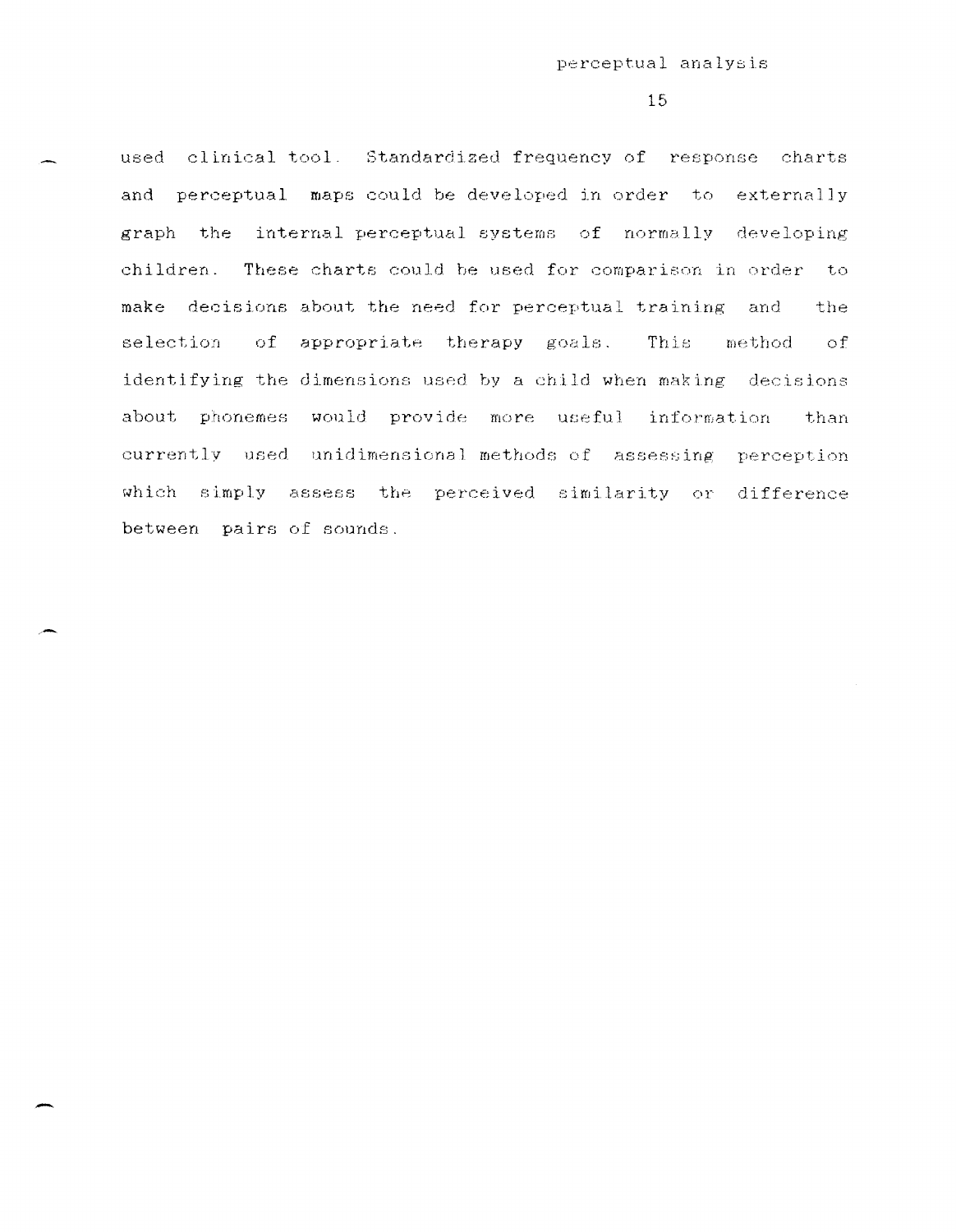#### References

- Blache, S. E. (1978). The acquisition of distinctive features. Baltimore: University Park Press.
- Bloom, L. (1974). Talking. understanding, and thinking. In Schiefelbusch.
- Bountress,  $N. G.$  (1984). A second look at tests of speechsound discrimination. Journal of Communication Disorders, 17, 349-359.
- Broen, P., Strange, W., Doyle, S., & Heller. J. (1983). Perceptien and production of approximant consonants by normal and articulation-delayed preschool children. Journal of Speech and Hearing Research, 26, 601-608.
- Butterfield, E.C., & Cairns, G.F. (1974). Dlscussion summary infant reception research. In Schiefelbusch.
	- Edwards, M. (1974). Perception and production in child phonology: the testing of four hypotheses. Journal of Child Language,  $1, 205-220$ .
	- Eilers, R. & Oller, D.K. (1975). The role of speech discrimination in developmental sound substitutions. Journal of Child Language, 3, 319-329.
	- Eimas, P.D., Siqueland, E.R., Jusczyk, R., and Vigorito. J. (1971). Speech perception in infants. Science, 171. 303-306.
	- Fraser, C., Bellugi, U., & Brown, R. (1983). Control of grammar in imitation, comprehension and production. Journal of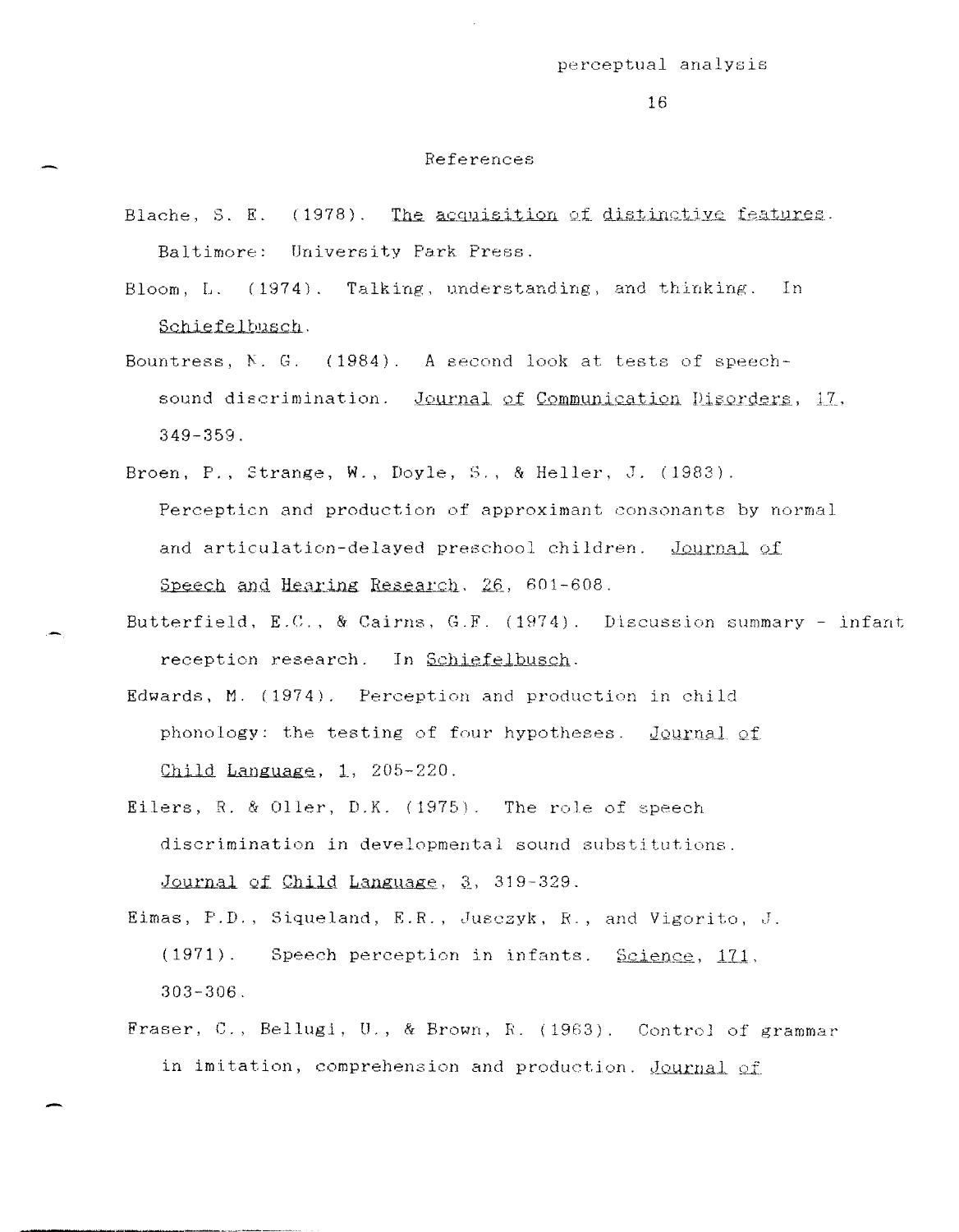Verbal Learning and Verbal Behavior, 2, 121-135.

- Ingram, D. (1974). The relationship between comprehension and production. In R.L. Schiefelbusch & L.L. Lloyd (Eds.). Language perspectives-acquisition, retardation, and intervention. Baltimore: University Park Press.
- Liberman, A.M., Cooper, F.S., Shankweiler, D., & Studdent-Kennedy, M. (1967). Perception of the speech code. Psychology Review, 74, 431-461.
- Locke, J.L. (1980). The inference of speech perception in the phonologically disordered child. Journal of Speech and Hearing Disorders, 45, 431-468.
- Malmberg, B. (1968). Manual of phonetics. Amsterdam: North-Holland Fublishing Company.
- Menyuk, P., & Anderson, S. (1969). Children's identification and reproduction of  $/w/$ ,  $/r/$ , and  $/1/$ . Journal of Speech and Hearing Research, 12, 39-52.
	- Morse, P.A. (1972). The discrimination of speech and nonspeech stimuli. Journal of Experimental Psychology, 14,  $477 - 492$ .
	- Newman, P., Creaghead, N., & Secord, W. (1985). Assessment and remediation of articulatory and phonological disorders. Columbus, Ohio: Charles E. Merrill Publishing Company.
	- Weiss, C., Gordon, M.S., & Lillywhite, H. (1987). Clinical management of articulatory and phonological disorders. Baltimore: Williams & Wilkins.

Winitz, H., Sanders, R., & Kort, J. (1981). Comprehension and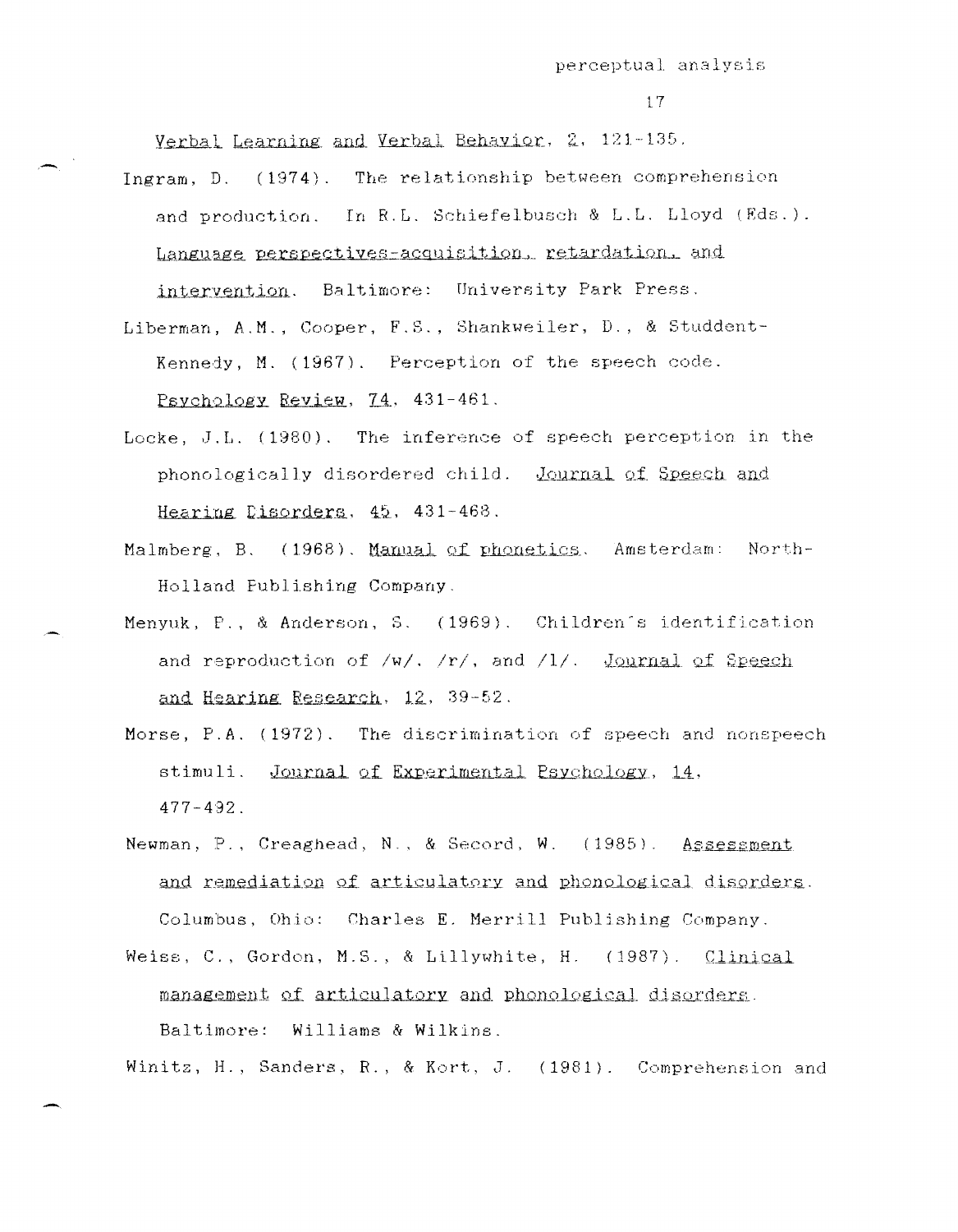production of the /-ez/ plural allomorph. Journal of Psycholinguistic Research, 10, 259-271.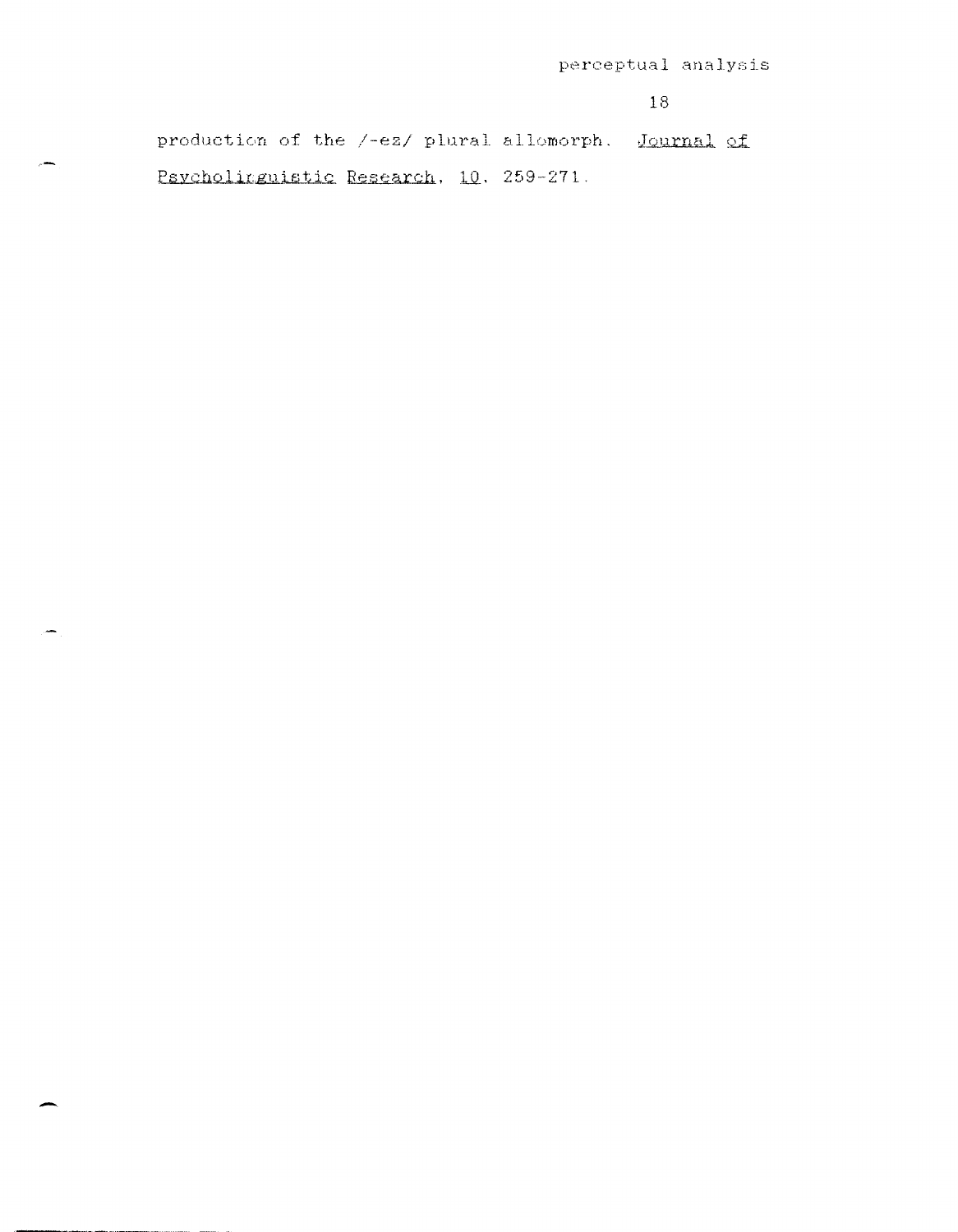# end a supervolted a supervolted and the set of the set of the set of the set of the set of the set of the set of the set of the set of the set of the set of the set of the set of the set of the set of the set of the set of

# TABLE 1

# FREQUENCY OF RESPONSE

|     |             | $\mathbf A$ | $\, {\bf B}$ |
|-----|-------------|-------------|--------------|
| 1.  | wa-ra-la    | .737        | .263         |
| 2.  | wa-la-ra    | .579        | .421         |
| 3.  | wa-ja-la    | .316        | .684         |
| 4.  | wa-la-ja    | .526        | .474         |
| 5.  | wa-ra-ja    | .100        | $\mathbf 0$  |
| 6.  | wa-ja-ra    | .263        | .737         |
| 7.  | ra-wa-la    | .789        | .211         |
| 8.  | ra-la-wa    | .263        | .737         |
| 9.  | ra-ja-wa    | .737        | .263         |
| 10. | ra-wa-ja    | .421        | .579         |
| 11. | ra-ja-la    | .474        | .526         |
| 12. | ra-la-ja    | .632        | .368         |
| 13. | la-ja-ra    | .421        | .579         |
| 14. | la-ra-ja    | .526        | .474         |
| 15. | $l$ a-ja-wa | .368        | .632         |
| 16. | $l$ a-wa-ja | .526        | .474         |
| 17. | la-ra-wa    | .526        | .474         |
| 18. | la-wa-ra    | .526        | .474         |
| 19. | ja-wa-la    | .474        | .526         |
| 20. | ja-la-wa    | .316        | .684         |
| 21. | ja-wa-ra    | .263        | .737         |
| 22. | ja-ra-wa    | .632        | .368         |
| 23. | ja-la-ra    | .158        | .842         |
| 24. | ja-ra-la    | .684        | .316         |